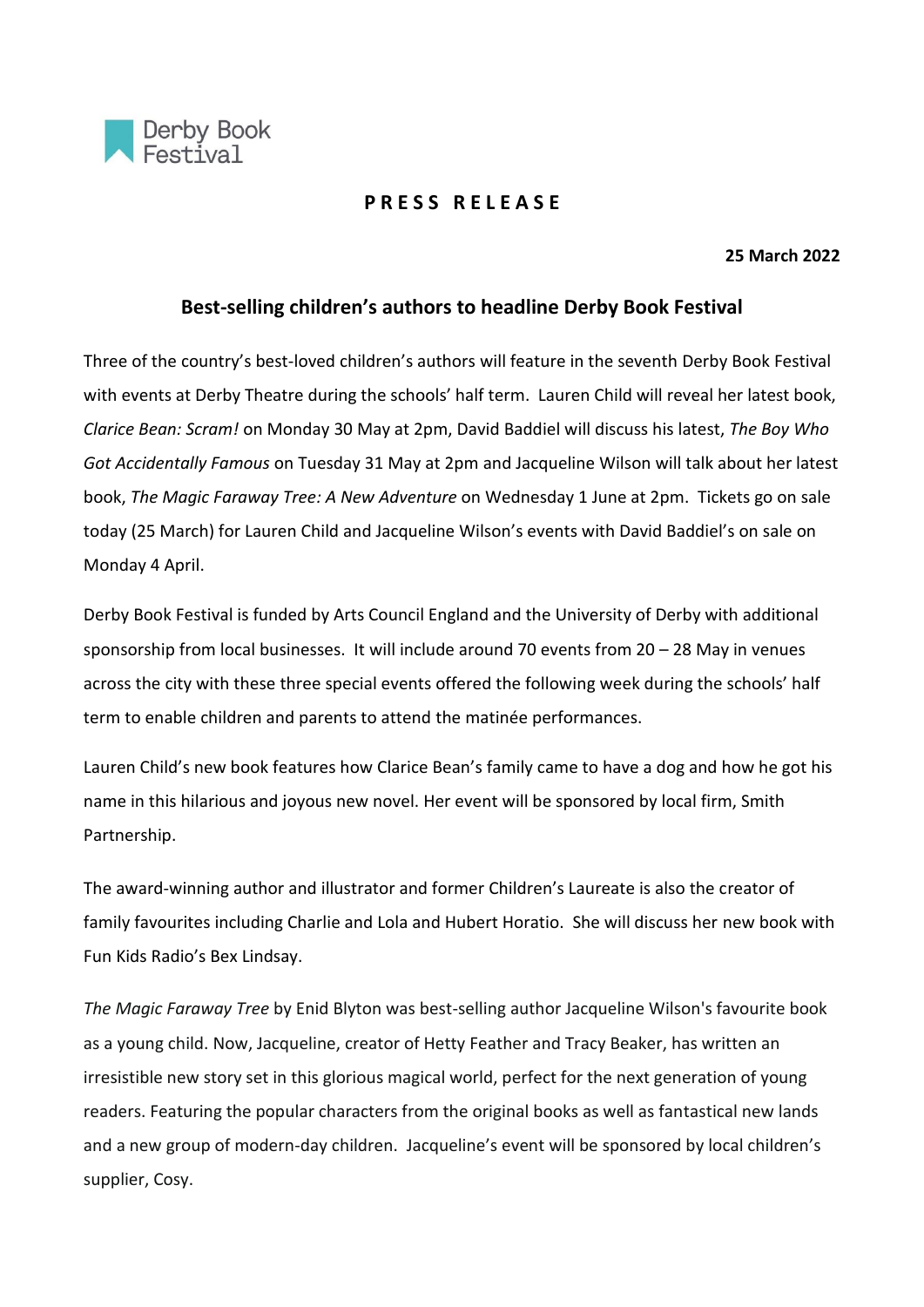Million-copy best-selling author and comedian David Baddiel's latest novel, *(The Boy Who Got) Accidentally Famous,* is a laugh-out-loud story that takes you on a roller-coaster ride of fame and friendship, which asks the question – what if everyone suddenly knew your name?

The Festival is now a well-established part of the city's cultural calendar and celebrates the joy of books and reading. It has a successful schools' programme involving around 90% of the city's primary schools with their popular Meet the Author events held at Derby Theatre and live streamed to schools. This year's events will feature authors Onjali Q Rauf and Zanib Mian.

Tickets cost £8 for children and £10 for adults (plus £1.50 booking fee per ticket). You can buy tickets online from the Festival website: [www.derbybookfestival.co.uk](http://www.derbybookfestival.co.uk/) or from Derby Theatre's box office, either in person or by phone.

The Festival is chaired by Liz Fothergill, who is also Lord-Lieutenant of Derbyshire. Liz said: "The Festival is back in full force in 2022 and we are delighted to welcome three much loved children's authors to our Festival to appeal across a range of ages. We believe that children should be inspired from a very young age to develop their creativity through a love of reading and by experiencing the joy that books can bring to their lives, taking them to new worlds and helping them to understand our own.

"Our Festival is putting Derby firmly on the literary map and attracting world class authors each year. We believe it is the largest and most successful literary festival in the East Midlands and something Derby can be proud of in its ambition to be a City of Culture."

Other Festival authors will be announced in the coming months and tickets for all the other events to be featured in the Festival will be available from Wednesday 6 April. Tickets will be available online from the Festival website: [www.derbybookfestival.co.uk](http://www.derbybookfestival.co.uk/) where you can find full details of all events. You can also visit the box offices at Derby Theatre, QUAD or Déda for the events they are hosting.

To find out more, visit the Festival website and sign up for more information. You can also follow the Festival on Twitter, Facebook and Instagram.

### **ENDS**